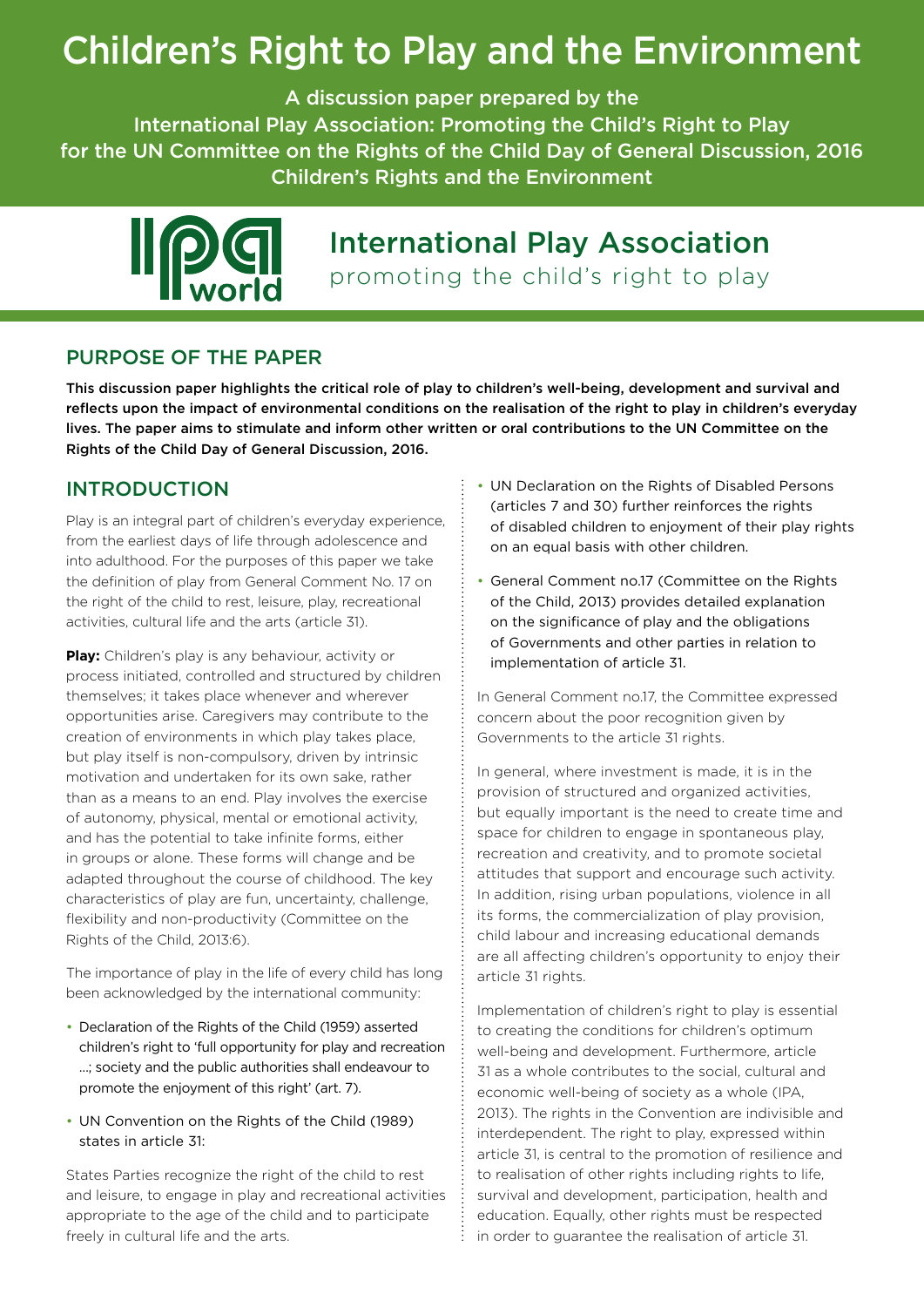### THE IMPORTANCE OF PLAY

Play is a vital and fundamental part of the human experience; it is important to the lives of children in that it gives them pleasure, is essential to their healthy physical and mental growth, and enhances their ability to function in the culture and society in which they are born (IPA Declaration, 2014). Play promotes creativity, imagination, self-confidence, self-efficacy and physical, social, cognitive and emotional strength and skills, and, as a protective process, can enhance adaptive capabilities and resilience (Lester and Russell, 2010). Playing is a particular way of engaging with the world; while playing, children can experience the vitality of a range of emotions, with less consequence than such emotions may bring in the 'real' world. This can give rise to positive feelings and pleasure, a sense that life is worth living for the time of playing. It contributes to peer attachments and attachment to place.

Children's play has been described as a form of everyday participation, interwoven into the cultural, social, and physical fabric of everyday life (Meire, 2007). Children play an important role in social reproduction; it is through play rather than in school that children establish social relations with peers and contribute to the building of the culture of their communities. In a world of increasing privatisation and segregation, the shared experience of safe public spaces, inclusive in terms of age, gender and other differences, enables children to see themselves and others acting with equal rights and this serves to promote and strengthen civil society (Hart, 2003).

The lure children feel to playing outdoors in natural spaces or wild environments is one of play's many facets. A growing body of research has found that daily exposure to natural environments while playing has a positive impact on children's sense of well-being, fitness levels, resilience, cognitive functioning and motor ability (Bird 2007; Pretty et al 2007, Lester and Russell 2008, Muñoz, S.-A. 2009, Keniger et al 2013, Gill, 2014, Söderström et al 2013). Gardens for children with their diverse, constantly changing, multisensory qualities (as compared with playgrounds with static, standardized, equipment), offer children a special boundless way of playing and learning that stimulates the development of mind, body, and spirit (Moore and Cosco, 2005). Children can come to understand, appreciate and care for the natural world while playing in and with it, alone, with other children or with adults who share in communicating its wonder and significance. Play and leisure in nature not only strengthen resources with which to cope with stress but can inspire a sense of spiritual wonder and encourage stewardship for the earth.

Profound disaster conditions – both natural and manmade – are on the rise worldwide. Disasters resulting from natural hazards have an increasing impact on

people and their living environments and children are a disproportionately vulnerable group in the context of disasters. In emergency and crisis situations, whether in the context of conflict, humanitarian or natural disasters, play is often given lower priority than provision of food, shelter and medicines. However, in these situations, opportunities for play, recreation and cultural activity can play a significant therapeutic and rehabilitative role in helping children recover a sense of normality and joy after their experience of loss, dislocation and trauma. One of the ways that children cope with crisis in any context is through play, in their ability to spontaneously create opportunities to play with anything in their surroundings. Providing opportunities for play hones innate play skills, which are vital resources that can support children's selfdetermination by preparing them for what life delivers, as well as helping them to come to terms with what has happened (Fearn and Howard, 2012).

The lack of play impacts on all children wherever they live. Children living in poor or hazardous environments, children living in poverty, children in situations of conflict or humanitarian disaster, children in rural communities, asylum-seeking and refugee children, children in street situations, disabled children, chronically hospitalised children and migrant or internally displaced children are likely to be disproportionately affected by environmental constraints on their enjoyment of their right to play. Lack of sensitivity to children's needs in the planning, design and management of what are considered to be more desirable environments can also result in play deficits.

### THE ROLE OF THE ENVIRONMENT

The New Urban agenda makes clear the need to create a mutually reinforcing relationship between urbanization and development as parallel vehicles for sustainable development. With 70 per cent of the world's populations living in cities by 2050 (UN joint report, 2012) the development of this relationship in the short term is critical if we are to be adequately prepared for meeting the demands that will be placed on the population in 2050. Promoting the child's right to play is fundamental to both inclusive urbanization and child-centred development.

As children's well-being is shaped by where they live, the quality of play is fundamentally shaped by the environments it happens in. Children's play and learning, their close relationships and social interactions are dependent on the quality of spaces and places they inhabit (Brooker and Woodhead, 2012). The more responsive affordances – possibilities for action – there are in a child's environment, the more likely she is to have the selection of challenges and opportunities that fit her needs at a particular time (Gibson, 1982).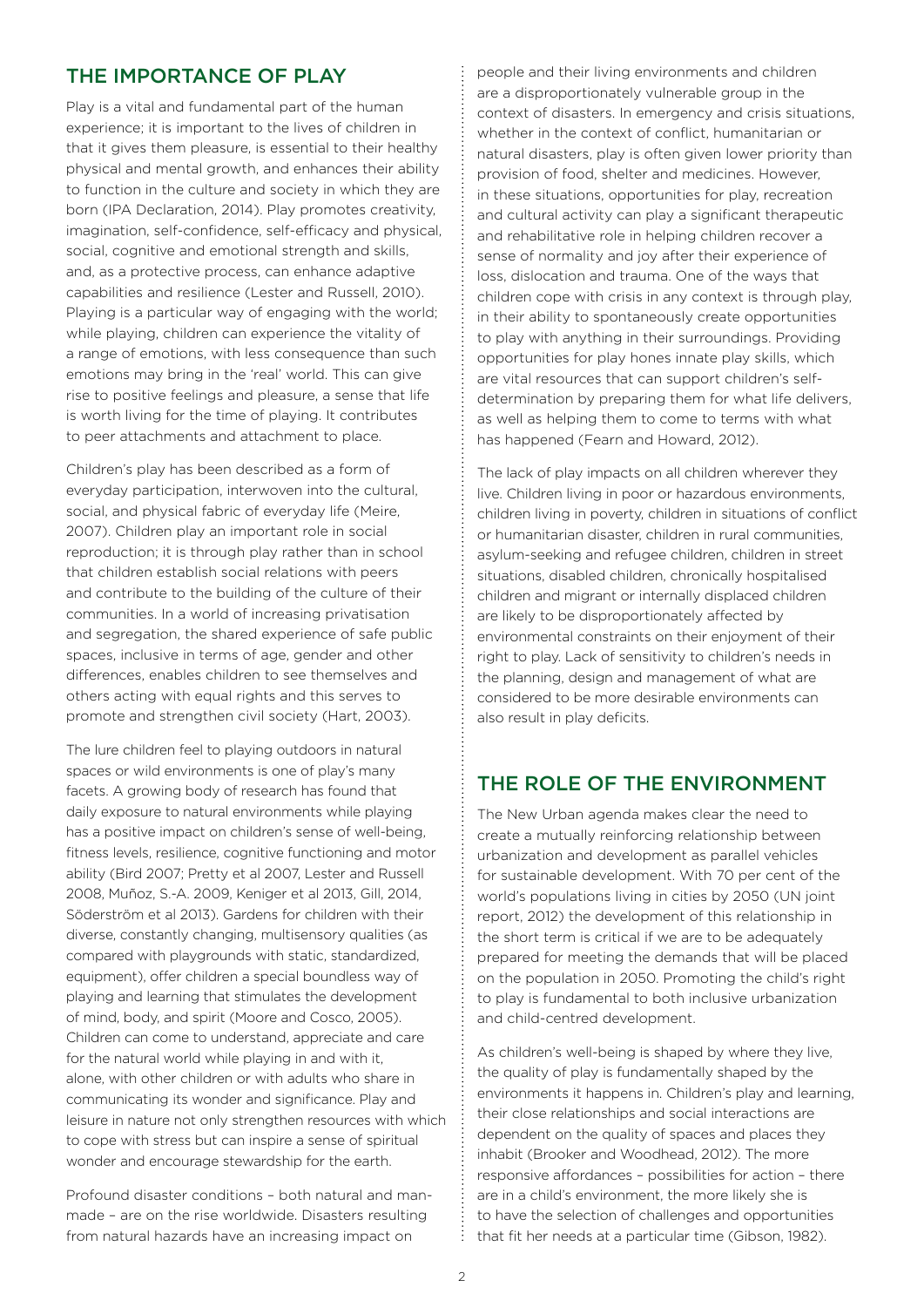The UN Committee on the Rights of the Child (2013:10) asserts that certain conditions need to be assured if children are to realize their article 31 rights fully. These factors are:

- Freedom from stress, social exclusion, prejudice or discrimination.
- An environment secure from social harm and violence, and sufficiently free from pollution, traffic and other hazards that impede free and safe movement.
- • Availability of rest and leisure time, as well as space that is free from adult control and management.
- Space to play outdoors in diverse and challenging physical environments, with access to supportive adults, when necessary.
- Opportunities to experience, interact with and play in natural environments and the animal world.
- Opportunities to invest in their own space and time so as to create and transform their world, using their imagination and languages.
- • Opportunities to explore and understand the cultural and artistic heritage of their community, participate in, create and shape it.
- Opportunities to participate with other children in games, sports and other recreational activities, supported, where necessary, by trained facilitators or coaches.
- Recognition by parents, teachers and society as a whole of the value and legitimacy of the rights provided for in article 31.

In considering these factors, we recognise that the provision of space for play in the built environment takes many forms, including parks, playgrounds, school playgrounds, public open spaces, streets and green spaces. Some of these are perceived and valued as 'natural' and although others are undoubtedly planned, designed and managed they can serve the same purpose. A list of places provided for play does not however adequately reflect the range of places in which children, through choice or necessity, actually play. Those places may include spaces temporarily claimed by children, spaces disregarded by adults or authorities and the spaces between buildings and settlements. Particularly in many low income communities, where there are few alternatives, children may play in streets whether or not these are designed for play.

The relationship between play and place works in a number of different ways: opportunities for play and the quality of play are shaped by the material environment; conversely, children's drive for play can expose them to adverse conditions and risks to their own safety and health; even in the most unfavourable environments, children's spontaneous urge to play will lead them to seek out opportunities to do so; less frequently, but significantly nonetheless, contaminated environments may contribute to malnutrition and frequent illness in young children which can result in apathy and listlessness which can compromise their desire and ability to play.

How to plan, design and provide spaces that promote and protect children's rights, giving them space, permission and opportunities to play, is a challenge. While provision of space to play does not fully address the right to play, it is an important factor when children would otherwise be forced to play in hostile, unhealthy and or hazardous environments or would be kept indoors because of lack of safe space. Defining shared spaces through child-sensitive design, whether in neighbourhoods, group housing or refugee camps, can help to promote play. Wherever children play there is a need to improve environments, not just in those spaces provided for play.

Overdevelopment of the urban realm through regeneration which doesn't consider the social dimensions of decision-making can have deleterious impact on children's play. Children's use of public space for play, recreation and their own cultural activities is impeded by the increasing commercialization and privatisation of public areas, from which children are excluded or unwelcome.

An integrated partnership approach to providing for play can address issues that range across micro, community and policy levels though the variables that contribute to the production of play-friendly environments which are acknowledged to be 'messy, multiple and complex' (Lester and Russell, 2013). An approach which recognises the value children attribute to playing in informal spaces close to home can result in: street level actions (signs, street closures, playwork interventions, protection of small 'waste-ground' sites); community engagement (advocacy, community play audits); and broader policy action (traffic regulations, accessible street closure procedures) (Lester and Russell, 2013). An emphasis on reshaping neighbourhoods to better serve the interests of children would also address many of the neighbourhood problems perceived and experienced by the wider population. Examples such as demotivation to use public space, the incivilities that arise from antisocial users and users dominating public space are all challenged by the creation of child-friendly neighbourhoods (McKendrick 2009, 2013) that promote the conditions in which children can more fully realise their rights under article 31.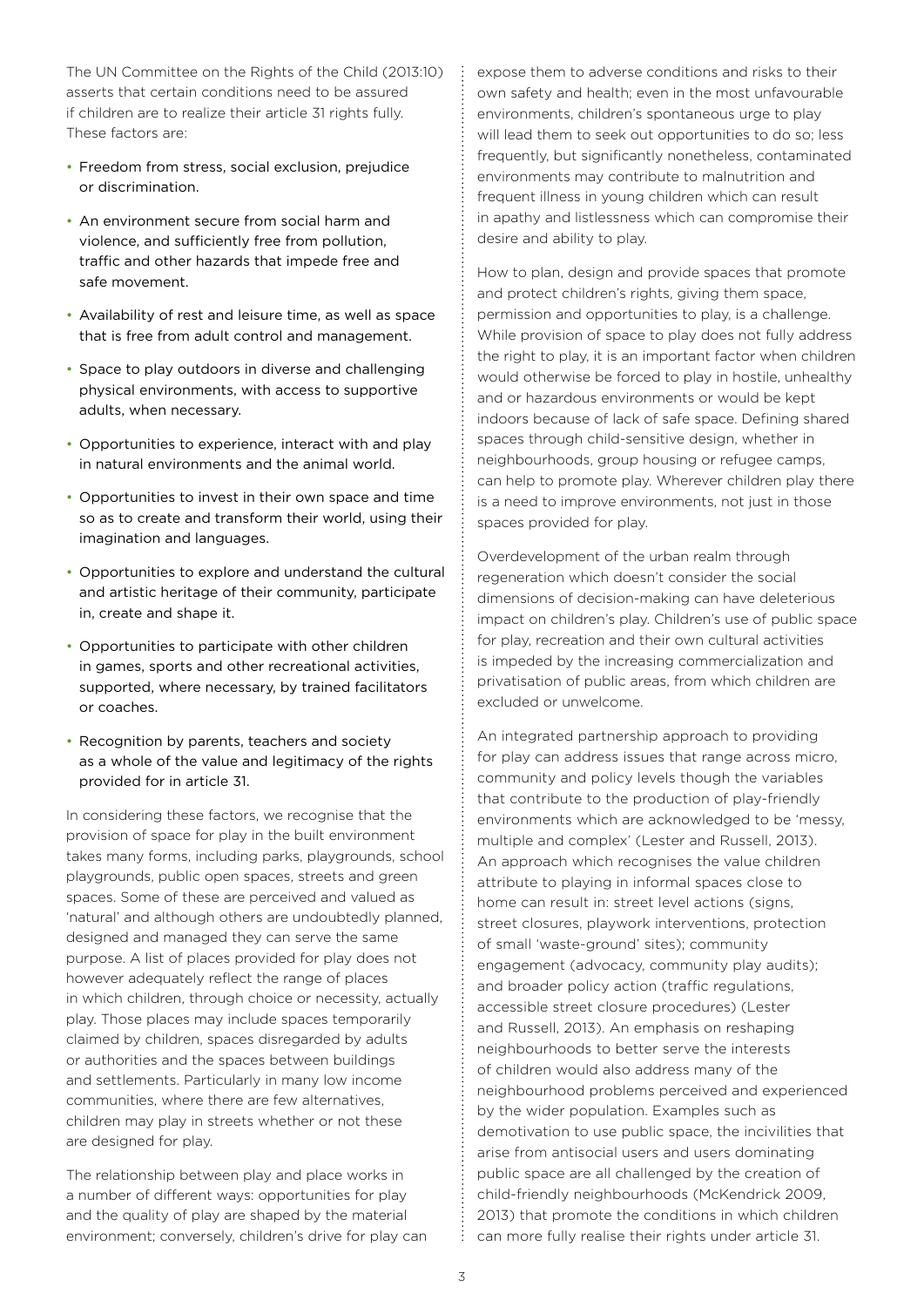#### INTERSECTIONS OF THE RIGHT TO PLAY WITH THE RIGHT TO A HEALTHY ENVIRONMENT

While children throughout the world repeatedly demonstrate their determination, resourcefulness and creativity in finding opportunities for play, many of them face significant barriers in realising their article 31 rights.

Whilst there are significant differences from place to place, the challenges to children's access to play cut across regions and countries and in a general way they can include the following:

- Poor home environments, including issues of high density of living space, poor protection from the elements and animal life, and indoor air pollution by smoke, reduce the quality of everyday play especially for young children and those confined to the home.
- An impoverished or hazardous environment has direct negative consequences on children's ability to exercise their right to play – limiting or rendering hazardous playful exploration, social encounters, freedom to roam/independent mobility, interaction with the built environment, connection to the natural world and connectedness in the community.
- Hazardous and toxic environments, both urban and rural, can make it too difficult for children to balance risk-taking and safety and often lead caregivers to greatly restrict children's free play and independence. Children are at particular risk because both their natural curiosity and exploratory play can increase the likelihood of exposure to hazards.
- The majority of the world's poorest children face physical hazards such as polluted water, open sewer systems, overcrowded cities, uncontrolled traffic, poor street lighting and congested streets, inadequate public transport, lack of safe local play areas, green spaces and cultural facilities.
- A lack of access to nature while playing has profound implications for both children's individual development and the development of a sustainable relationship between human development and natural systems. Access to nature is limited not only in urban environments but also in rural areas, which are also affected by privatisation and restrictions to access, and on the urban fringes where land is intensively used.
- Play and recreational facilities are often assigned to vacant land in cities, in proximity to major vehicular roads, sewers, railway tracks, and other hazardous features which make access dangerous. Sites for play and recreation may also increasingly be exposed to such climatic hazards as flooding, particularly in coastal or riverine cities.
- Parks and playgrounds are often appropriated by dominant groups, typically older boys and men, often putting younger children and girls at risk, and creating a fear of violence and abuse which excludes these marginal users from vital community spaces.
- Children living in unsafe housing in informal settlements, without proper drainage and sanitation systems, those in climate hotspots and those exposed to typhoons, cyclones and floods are at most risk of climate impacts. In these situations, critical infrastructure is disrupted, latrines overflow, roads are blocked and homes, schools or open spaces remain submerged for days. These impacts upset everyday routines and rob children of any opportunities for play and recreation (Chatterjee, 2015). Children's spontaneous drive for play under these conditions often exposes them to risks of grave injuries, infections, disease and drowning.

While climate change will ultimately impact every child, children living in high-risk areas are already vulnerable and face some of the most immediate risks. Aside from acute situations of natural disasters, extreme weather and events, the concern is the gradual worsening of conditions that, especially for those in poverty, exacerbates existing challenges.

Detrimental environmental changes are already affecting the overall safety of outdoor play for children. From an increase in adverse asthma symptoms to aggravated reactions from increases in heat for children with sickle cell disease, children's access to play and a healthy quality of life are faltering.

The impact urbanisation is having on children's lives cannot be underestimated, increasing challenges faced by children and impacting on children's rights. Opportunities to experience, interact with and play in natural environments (sufficiently free from waste, pollution, traffic and other physical hazards) and the animal world are decreasing. As more and more people in poverty move to urban areas, the capacity of municipal governments to respond to the influx becomes ever more strained, with serious implications for the quality of the environment.

The provision of inclusive play environments for children of all ages and abilities will contribute to the more general inclusivity of cities, though currently many groups of children face multiple barriers to enjoyment of their article 31 rights. Children's everyday environments (home, street, neighbourhood, care settings etc.) are of particular significance. Moreover, promoting play in the heart of communities makes neighbourhoods safer, more vibrant and resilient and in this way relates directly to the Sustainable Development Goal 11, to 'make cities and human settlements inclusive, safe, resilient and sustainable'.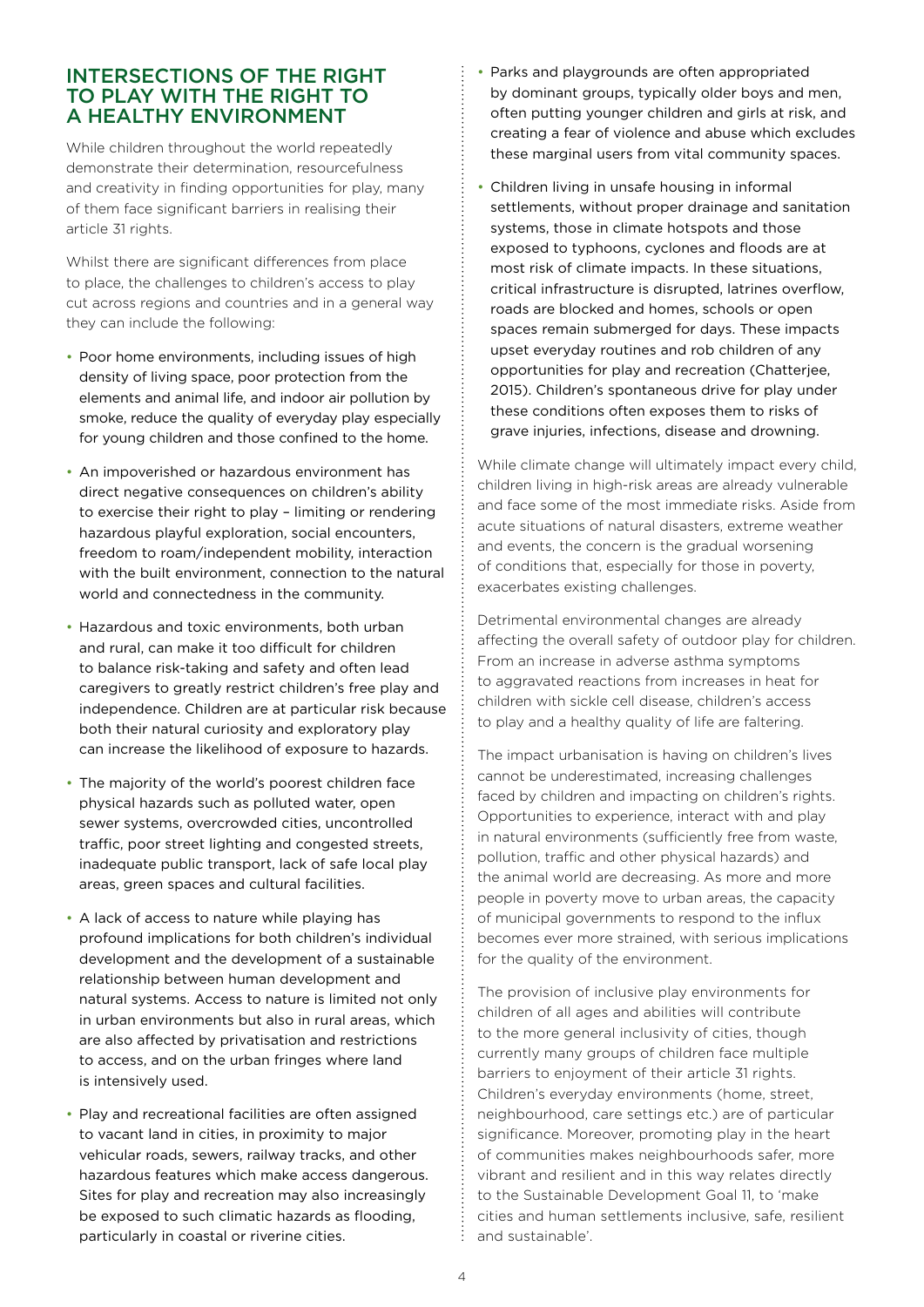*Public space as a common good is the key enabler for the fulfilment of human rights, empowering women and providing opportunities for children. Improving access to and participation for the most vulnerable is a powerful tool to improve equity, promote inclusion and combat discrimination in public space. Inadequate housing should be compensated by generous provisions of good quality public space. (United Nations Human Settlements Programme, 2015).*

#### IMPLICATIONS FOR POLICY AND PRACTICE

Dangers inherent in and erosion of many natural and public spaces traditionally available to children to play in creates a need for greater government intervention to protect the rights under article 31.

Governments must introduce a wide range of measures to ensure the fulfilment of all article 31 rights, and for children's experience of place to inform decisionmaking. An acknowledged principle is that article 31 should be upheld through supporting the conditions in which play can take place (Lester and Russell, 2010) and in so doing contribute towards Sustainable Development Goal 3, ensuring healthy lives and promoting well-being for all at all ages.

While the right to play is not only about designated play spaces, these are an important part of the mosaic of children's lives and an area in which their voices should be heard. Designated play spaces should be understood as having both symbolic and practical value. Symbolic in that they assert the right and need of children for space to play, and practical from the utility of the play environment. However, a problem arises when far from enabling play, these spaces are assumed to be the spaces in which play should take place, allowing play to be designed out of the wider environment or as a smoke screen used to exclude children from public space.

States parties are encouraged by the UN Committee to take into account the implications for children's rights under article 31 when developing policies relating to social protection, employment, housing and access to public spaces for children, especially those living without opportunities for play and recreation in their own homes.

This includes, in particular:

- • Legislation and planning for ensuring that every child has sufficient time and space in their life for their article 31 rights, together with a timetable for implementation.
- Disaggregated data collection and research to find out how far children are from being able to engage in play, recreation and cultural and artistic life, and to use the results to inform planning and measure progress.
- Development of cross-departmental collaboration in national, provincial and municipal government to ensure a broad and comprehensive approach to implementing article 31.
- Review of budgets to ensure that allocation for children is inclusive and consistent with their representation as a proportion of the population as a whole, and distributed across the provision for children of all ages, with consideration given to the cost of measures required to ensure access for the most marginalized children.
- Investment in universal design to promote inclusion and protect children with disabilities from discrimination.
- Municipal planning that places a priority on the creation of environments which promote the well-being of the child, including: inclusive parks, playgrounds and sports and community centres; zones with priority for pedestrians, players and bikers over motorized traffic; access to landscaped green areas, open spaces and nature, with affordable transport; road safety measures.
- In addition to effective design of environmental features that are targeted at children, recognising the need to orientate design, planning and regulations in areas that are not generally recognised as relevant for children towards ensuring the play and childfriendliness of all environments.

Research is also needed into the daily lives of children and their caregivers and the impact of housing and neighbourhood conditions in order to understand how they use local environments. In undertaking this research, consideration must be given to the barriers they encounter in enjoying the rights under article 31, the approaches they adopt to surmount those barriers and the action needed to achieve greater realization of those rights. Such research must actively involve children themselves, including children from the most marginalized communities, to ensure that the rights of the child in every aspect of the UNCRC are upheld and honoured.

# **CONCLUSION**

Play is a critical and intrinsic part of healthy human life and development and a child's ability to exercise the right to play should not be dependent on the environmental conditions where that child lives or the family they were born into. The quality and benefits of play are highly susceptible to the environments in which it occurs. It can be compromised by extreme and toxic stressors brought about through the actions or inaction of adults. Wherever children's right to play is negatively impacted there are consequences for children's health, development and well-being.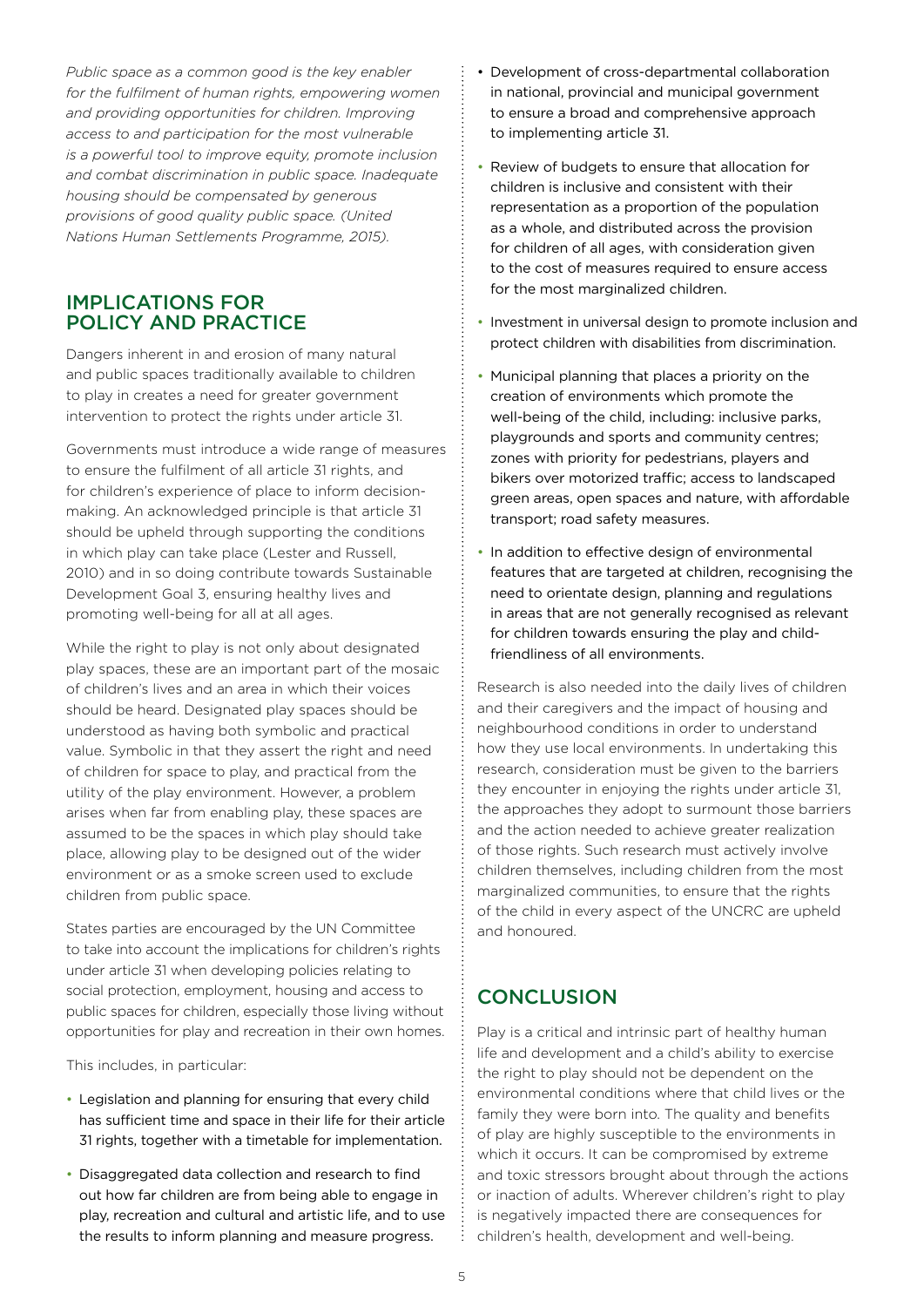#### **REFERENCES**

Bird (2007) *Natural Thinking: investigating the links between the natural environment, biodiversity and mental health.* Sandy, Bedfordshire: RSPB.

Brooker, L., & Woodhead, M. (2012). *Healthy Environments. Early Childhood in Focus, 8.* Maidenhead: Open University.

Brooker, L., & Woodhead, M. (2013). *The Right to Play. Early Childhood in Focus, 9.* Maidenhead: Open University.

Committee on the Rights of the Child. (2013). *General comment No. 17 on the right of the child to rest, leisure, play, recreational activities, cultural life and the arts (art. 31).* Geneva: United Nations.

Fearn, M., & Howard, J. (2012). Play as a Resource for Children Facing Adversity: An Exploration of Indicative Case Studies. *Children and Society, 26*(6), 456–468.

Gibson, E. J. (1982). The concept of affordances in development: the renascence of functionalism. *The Concept of Development: The Minnesota Symposium on Child Development.* W. A. Collins. Hillsdale NJ, Lawrence Erlbaum.

Gill,T. (2014). The Benefits of Children's Engagement with Nature: A Systematic Literature Review. *Children, Youth and Environments, 24*(2), 100-34. http://doi.org/10.7721/chilyoutenvi.24.2.0010

Keniger, L. E., et al. (2013): What are the Benefits of Interacting with Nature? *International journal of environmental research and public health* 10.3 (913-935).

Hart, R. (2003). Containing Children:

Some Lessons on Planning for Play from New York City. *Environment and Urbanization,* Vol.14, No.2, 135-149, 2003*.*

IPA. (1979). *IPA Declaration of the Child's Right to Play.* Retrieved from http://ipaworld.org/about-us/ declaration/ipa-declaration-of-the-childs-right-to-play

IPA. (2010). *Promoting the Child's Right to Play: IPA Global Consultations on Children's Right to Play Report.* Faringdon: IPA.

IPA. (2013). *Promoting the Child's Right to Play (2013) Summary United Nations General Comment No. 17 on the right of the child to rest, leisure, play, recreational activities, cultural life and the arts (Article 31).* Faringdon: IPA.

Lester, S., & Russell, W. (2008). *Play for a Change – Play, Policy and Practice: A review of contemporary perspectives.* London: Play England.

Lester, S., & Russell, W. (2010). *Children's Right to Play: An examination of the importance of play in the lives of children worldwide.* The Hague: Bernard van Leer Foundation.

McKendrick, J.H. (2013) Children's Well Being and Space. In Frones, I., Ben-Arieh, A., Korbin, G. and Casas, F. (editors) (in press) *Handbook of Child Well-Being. Theories, Methods and Policies in Global Perspective.* Dorcrecht: Springer.

McKendrick, J.H. (2009) Constraints and Opportunities in Localities. In Qvortrup J., Corsaro W., and Honig, M.S. (editors). *The Palgrave Handbook of Childhood Studies.*  Palgrave Macmillan, 238-255.

Meire, J. (2007). Qualitative research on children´s play: a review of recent literature. In Jambor, T. & Van Gils, J. (editors) *Several Perspectives on Children's Play.* Antwerp: Garant.

Milteer, R., Ginsburg, K. R. & Mulligan, D. A. (2012) The importance of play in promoting healthy child development and maintaining strong parent-child bond: focus on children in poverty, *Pediatrics* 129(1).

Moore, R. C., (1986) *Children's Domain: play and play space in child development.* London: Croom Helm.

Moore, R. C., & Cosco, N. G. (2005) Well-being by Nature: Therapeutic Gardens for Children. *LATIS Forum on Therapeutic Garden Design.* pp35-50.

Muñoz, S.-A. (2009). Children in the Outdoors – Literature Review. *Sustainable Development Research Centre, 39.* Retrieved from http://www. educationscotland.gov.uk/images/Children in the outdoors literature review\_tcm4-597028.pdf

Pretty, J., Peacock, J., Hine, R., Sellens, M., South, N., Griffin, M., (2007) Green exercise in the UK countryside: effects on health and physiological well-being and implications for policy and planning, *Journal of Environmental Planning and Management,* 50 (2), pp. 211-231.

Söderström, M., Boldemann, C., Sahlin, U., Mårtensson, F., Raustorp, A., & Blennow, M. (2013). The quality of the outdoor environment influences children's health – A cross-sectional study of preschools. *Acta Paediatrica, International Journal of Paediatrics, 102*(1), 83–91.

United Nations System Task Team on the Post-2015 UN Development Agenda. (2012). Realizing the Future we Want for All. *Report to the Secretary General,*  (June), 1–28.

United Nations Human Settlements Programme (UN-HABITAT). (2015). Habitat III Issue Papers 11 – Public Space, *2015* (May), 0-8.